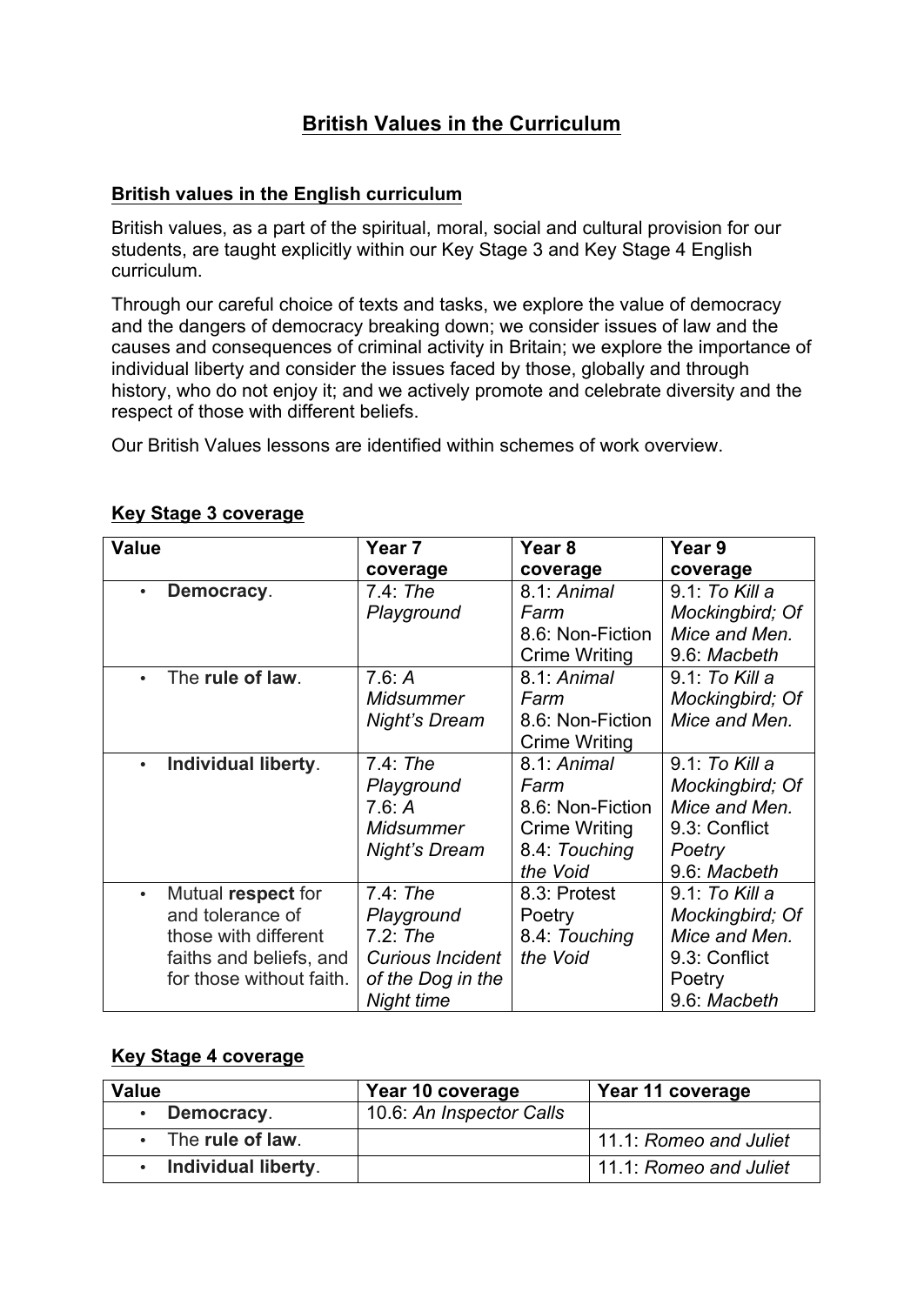|                                                                                                                       |                                                                                                                         | 11.2: Language Paper 2<br>(writing section) |
|-----------------------------------------------------------------------------------------------------------------------|-------------------------------------------------------------------------------------------------------------------------|---------------------------------------------|
| Mutual respect for<br>and tolerance of<br>those with different<br>faiths and beliefs, and<br>for those without faith. | 10.2: Love and<br>Relationships poetry (part<br>10.3: A Christmas Carol<br>10.4: Love and<br>Relationships poetry (part |                                             |

## **British Values in Mathematics**

## **Democracy, The rule of law & Individual liberty**

These values are most readily illustrated and supported in maths lessons related to statistics. These provide an unprecedented opportunity to develop the critical thinking needed to see beyond the malicious or accidental use of misleading statistics. Where possible, students will examine statistics used to justify particular political positions. They might consider the rule of law by looking at legal constraints which are numerical in nature, such as blood alcohol level, or by performing calculations based on the taxation system.

The democratic process itself is mathematical, and students may be able to draw conclusions about the extent to which the electoral system represents the will of the people. Furthermore, the generally malign influence of social media on the political sphere is based entirely on the ability to analyse extremely large sets of data.

SoL References: Unit 7 Discovering Equivalence (Percentages & Taxation) – Term 3/6 Years 9 or 10; Unit 8 Investigating Statistics - Term 3/6 All Years.

# **Mutual Respect & Tolerance**

By learning about maths, students are part of the worldwide community of mathematicians, studying the same concepts, laws and techniques in a multitude of languages. Contributions to maths have been made by people of all nationalities, sexual orientations and genders, and, wherever possible, students are reminded of the enduring influence of mathematicians whose background and circumstances may differ from their own. Some examples are the first definition of zero by Brahmagupta in in India 628, and Pythagoras and his famous theorem in Greece in 500BC.

The department believes it has a duty to encourage the participation of female students in STEM subjects once they leave Willingdon, and some classrooms boast prominent displays of the many successes of female mathematicians.

SoL References: Unit 2 Number Systems (The Invention of Zero) – Term 1/6 Year 7 and/or 8; Unit 3 Calculation (Pythagoras) - Term 1/6 Year 9 or 10.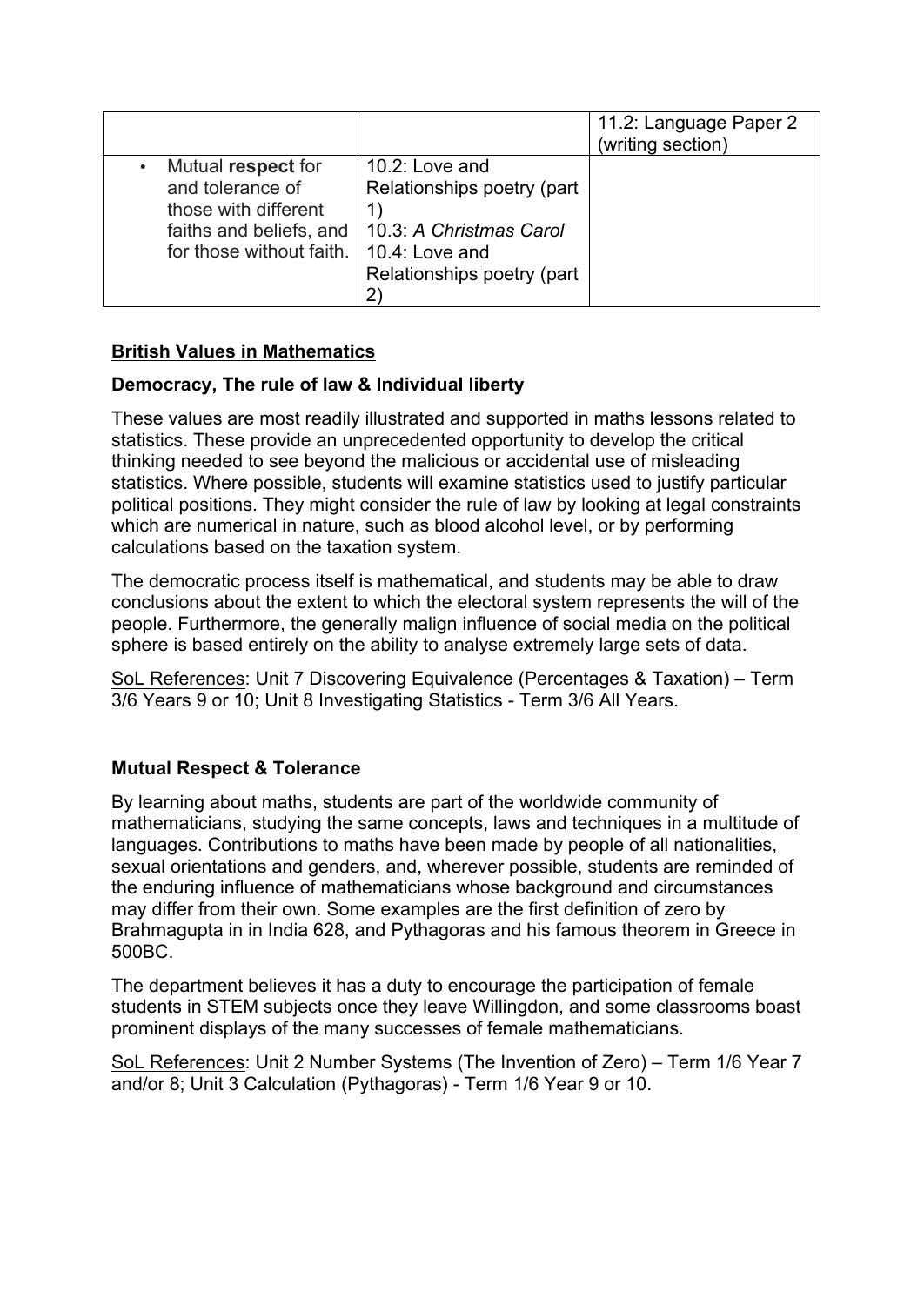## **British Values in Science**

**Democracy** is demonstrated in all our lessons through the careful consideration of the views and opinions of others in class discussions. When we study climate change and the impact of pollution, we discuss the importance of considering the green policies of politicians and parties and how the students can play a role in impacting future change in society and the environment.

**The rule of law** Students must understand the importance of safety rules when working in the laboratory, following government guidelines for use and disposal of chemical substances. The students are made aware of consequences of their actions if these rules are not followed as this would put others at risk. Specifically, in the content of our Chemistry lessons, we learn about and how pollution is regulated e.g. in gas emission tests during MOTs and how the correct functioning of catalytic converts ensure the safety of other. We also learn about how chromatography is used in forensic science at crime scenes.

**Individual liberty** Students are able to make choices when planning a science investigation, and can decide their own variables to investigate to encourage curiosity and discovery. Students are encouraged to show initiative and confidently share their findings and ideas.

**Tolerance** Students are taught that religious beliefs often compete with scientific understanding and to consider and respect the ethical implications of many scientific processes. We learn about how scientific ideas have developed over time; this is often against opposition from others with well-embedded ideas - only when the opinions of others were heard and accepted was science able to progress.

**Mutual respect** As chemistry is a practical subject, students often work as a team and support others in the group, taking advice and discussing ideas. During practicals, students often delegate tasks and must the respect the roles of all of their peers within the group to help achieve the aim of the experiment.

### **British Value in Geography**

Humanities subjects are the heart of human values which is why British Values are embedded throughout the geography curriculum at Willingdon Community School. Our students study British Values alongside our pillars of Personal Excellence which are highlighted throughout the topics that they study at both KS3 and KS4. The concepts are layered through a carefully interleaved curriculum that aims to revisit ideas through varying lenses.

Year 7 first encounter the link between democracy and the governance of the UK in the second term as they are introduced to the topic of Exploring the UK. The UK's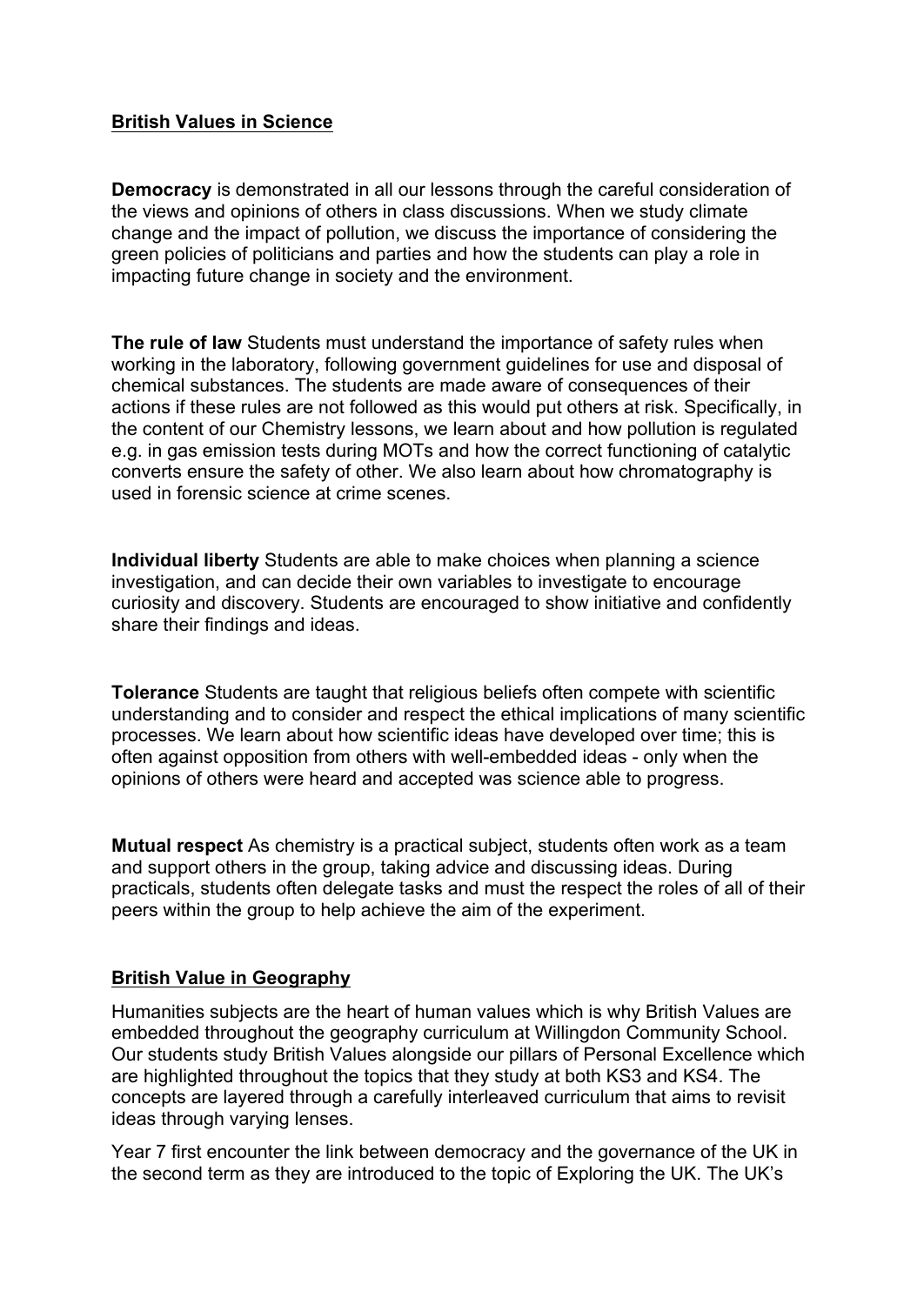changing demographic structure as well as its links with the EU, Commonwealth and wider world are re-examined in Year 8 through the assessment of the Age of Exploration and again in Year 9 with a focus on the geographical implications of colonialization in African countries. Through our study of different cultures and places, the students can compare and contrast their own lives with others, fostering a real understanding of empathy and compassion for people experiencing difficult social, economic, environmental and political situations in HICs as well as NEEs and LICs. The contemporary schemes of work support their comprehension of wider societal changes and help the students to disseminate the news and current affairs. Students begin to link the rule of law and individual liberty through the push and pull factors of migration which is considered via differing case studies in each of the 5 years at Willingdon. Mutual respect is demonstrated through embedding and demonstrating this value in every lesson and rewarded through our points system, while our schemes of work emphasize the individual responsibility of all of us to respect the planet and other living creatures through topics like deforestation, plastic pollution, reducing energy demand and mitigating climate change.

## **British Values in History**

The history curriculum at Willingdon Community School promotes British Values throughout Key Stage 3 and Key Stage 4 with carefully considered interleaving of recurring themes which are designed to build students' confidence and assuredness in explaining the world they live in. Our aim is to encourage articulate, curious and engaged citizens, who can question and challenge inequality and unfairness in society.

KS3 and KS4 courses cover a period of time from 1066 to the present day. Students at both Key Stages examine the aims and impact of the Treaty of Versailles, linking this with the origins and outbreak of WW2. Through academic discourse they can draw parallels to their own life choices and how they take responsibility for their own actions. All students learn through the wider curriculum - for example, Holocaust Memorial Week - the significance of the individual liberty afforded to them in the UK. The importance and responsibility that comes with free speech in the UK is examined in conjunction with the spread of misinformation via propaganda and biased sources. The suppression of voices and the justification for protest is explored in a range of examples including the suffrage movement in the UK and civil rights campaign in USA.

GCSE students complete a detailed thematic study looking at the development of the relationship between the citizen and the state over this time. The exploration of the 'Power and the People' encourages an understanding of democracy and democratic processes through the debate of the costs and benefits to different sectors of society across time and space.

The programme of study travels through time and across the world, understanding people and histories of other cultures and faiths. Through the wider curriculum, the students are introduced to the 'hidden figures' in history. Marginalised people from our past are brought to life and to a new audience, with the explanation for their omissions from the history books given its full context.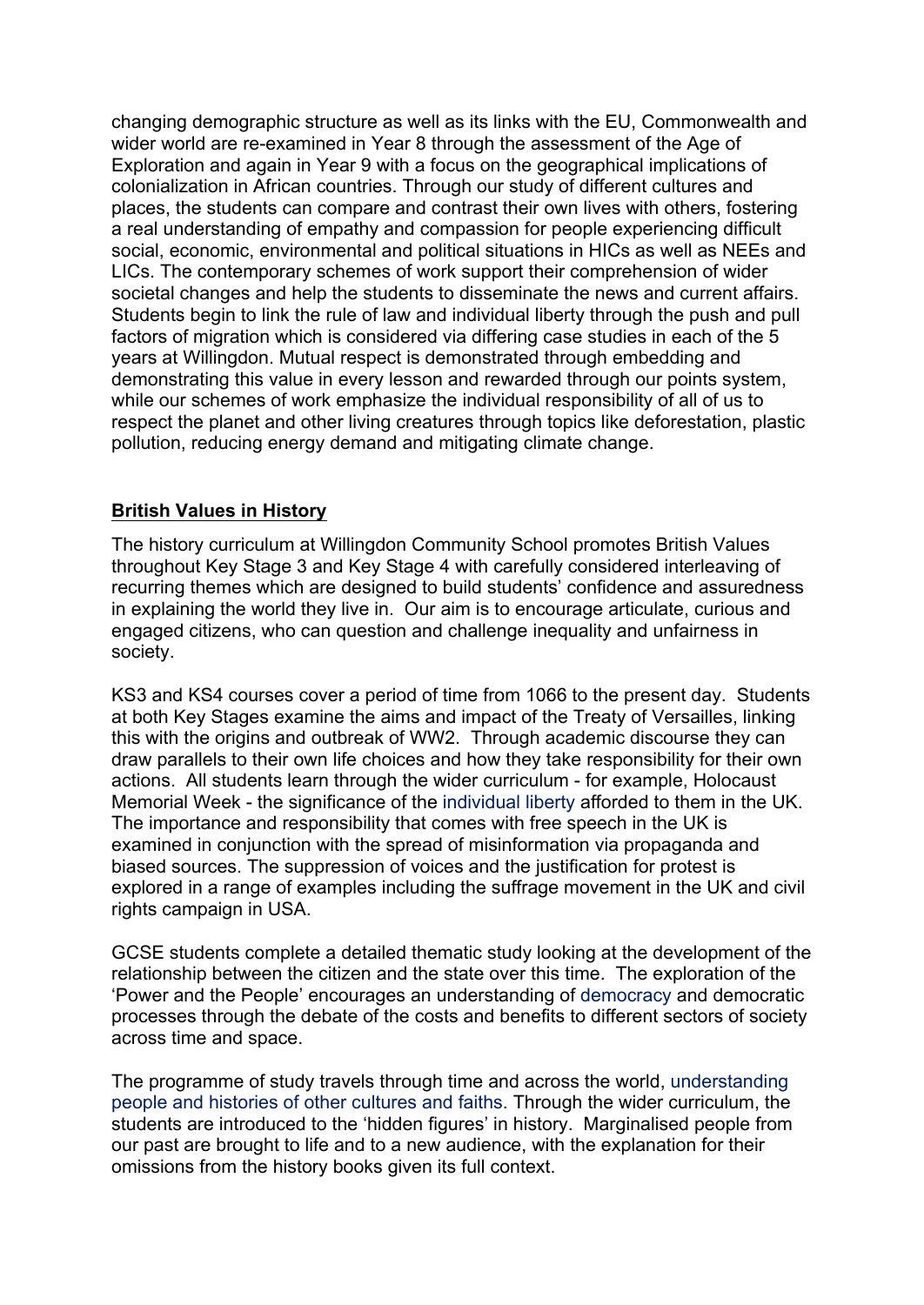Mutual respect is fostered through the study of a range of examples including the stories of opportunity and equality in the USA between 1919 and 1973. The campaign to 'stop all racism now', highlighted in the media currently, is given societal and historical perspective.

The range and change of the rule of law are examined alongside the challenges and consequences of different types of administration and governance across the UK over time. Students learn to explore how the law can be used to the advantage and progress of its citizens, whilst also considering where law can be misused by using examples from historic as well as contemporary case studies.

Through our history curriculum, students feel empowered and confident to challenge injustice in their everyday lives, working with the wider community to create better futures, by understanding the past.

## **British Values in Ethics and Philopsophy**

The Ethics and Philosophy curriculum at Willingdon offers many opportunities for students to explore our British Values. The curriculum is designed to challenge students and their understanding of their fundamental expression of British Values, supporting the development of skills associated with leading a fulfilling and successful life in modern Britain. The KS3 and GCSE curriculum focuses on developing the individual with a tolerant understanding of historical and emerging points of view, establishing a confident approach to global issues. The department promotes students to engage with their learning and their community, explore the multiple perspectives of our local and global community and empower students to go beyond their academic learning.

### **Mutual Respect**

The curriculum offered from the beginning of a student's secondary journey builds the ideals of mutual respect supporting the development of self-esteem and selfworth, leading to more confident members of society. Throughout KS3 and GCSE students explore multiple religious and secular perspectives and develop the fundamental skills of objectivity, understanding and accepting difference and respecting the diversity seen in modern Britain. The curriculum also extends to offer respect to all living and non-living things, reflecting the emerging crises seen with regard to the environment and animal ethics.

#### **Individual Liberty**

As aforementioned, the Ethics and Philosophy curriculum focuses on developing the individual, allow time and space for a student to explore their own ideas and be influenced by those of others. Debate underpins the principles of freedom of speech and that students have the right to make their own decisions. Students explore Human Rights throughout KS3 and GCSE, providing students with the knowledge of individual liberty and that they have freedom to exercise these rights, whilst understanding they are accountable for all their actions.

#### **The Rule of Law**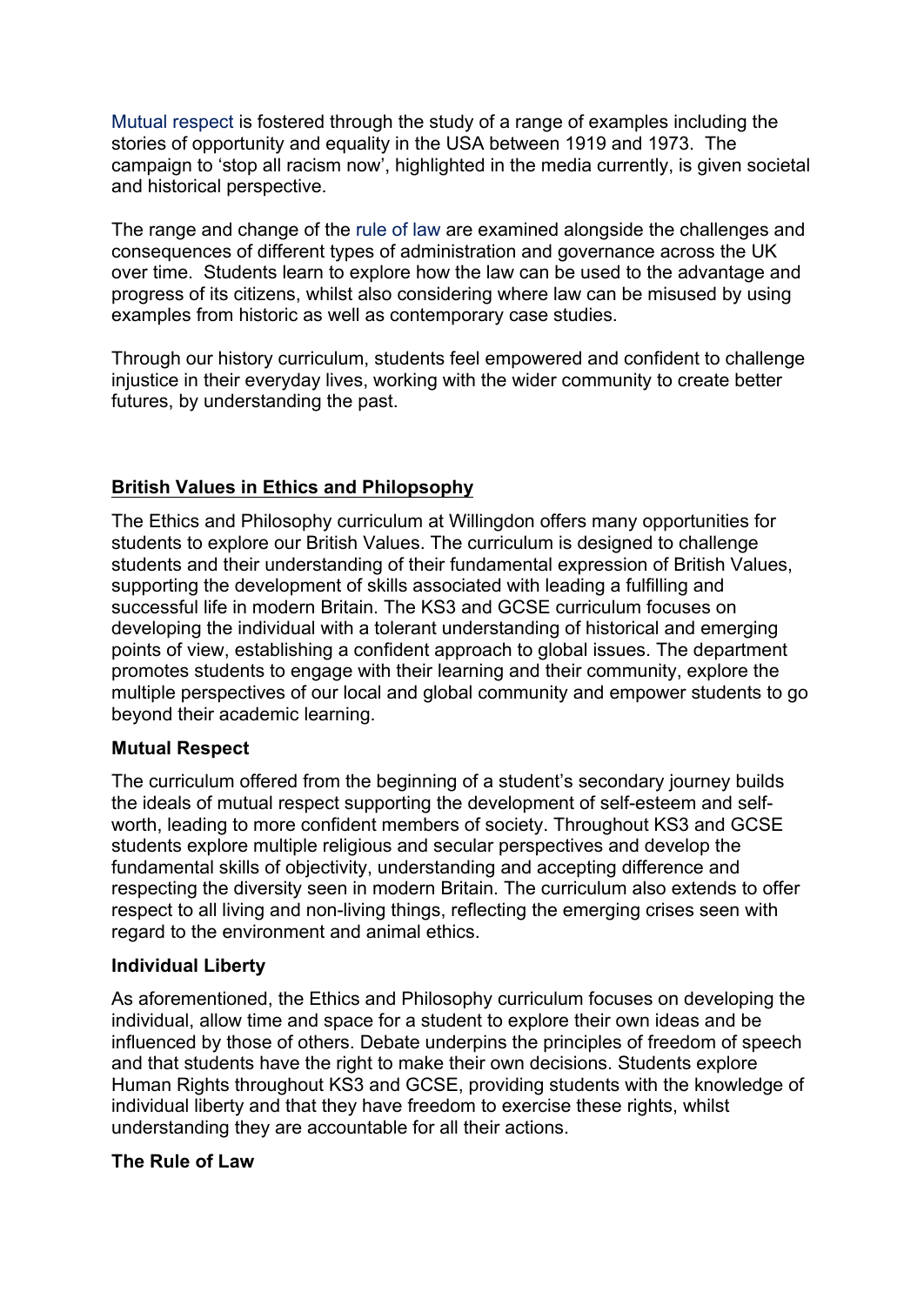Students are encouraged to push the boundaries and stand against inequalities in a safe and encouraging environment, using the law to the advantage of the marginalised, empowering action. There are multiple opportunities for students to explore the British justice system, how the law of the land is upheld and the moral implications of doing the right or wrong thing. The high expectations of students at Willingdon reflect the structure and systems seen within Britain, which is consistently sustained in the classroom and curriculum planning.

## **Democracy**

Within the KS3 and GCSE curriculum, students are given time to reflect on the democratic processes seen in Britain. There are many opportunities for students to explore contemporary issues together, to share their ideas leading to mutual decision making. Students are heard and the importance of individual speech celebrated. Democracy is evident within the classroom where free formed debate is established and evident within the curriculum design to ensure marginalised voices, often expressed by those protected by the Equality Act 2010, hold equal value.

## **Tolerance**

Fundamentally, Ethics and Philosophy is the ideal safe space to develop tolerance. Often the unknown can produce prejudice thoughts and discriminatory practices, this is challenged within each year group at Willingdon. Developing an understanding of diversity, religion and contemporary issues allows students to explore a morally balanced approach to living in modern Britain. The curriculum provides academic learning opportunities but ultimately the safe space offered within the classroom to explore intolerant ideas or thoughts ensures that tolerance is reflected and expected.

## **British Values in MFL**

Our MFL lessons reinforce tolerance and respect for others. Our subject actively and naturally promotes diversity and British values. Be it through cultural differences that promote democracy and individual liberties such as celebrations, discussing marriage, same sex marriage, to the rule of law on internet safety.

We learn about customs and festivals and how they compare to British customs. We also look at how different cultures live and work. We have embedded 'culture' into our curriculum and take a holistic approach in teaching these core values. This is through exposure to songs, geography, food, art and history to name a few. Several topics at GCSE and KS3 allow our students to consider the consequences, advantages and disadvantages of cyber bullying, environmental and social issues, marriage, internet safety, etc.

Freedom of speech is promoted at all times as students debate these topics and discuss different viewpoints with respect and tolerance for one another.

## **British Values in Food & Nutrition**

Students begin the course by looking at the importance of the importance of safe working practices, as a result, students respect the fact they are in a catering kitchen and understand the importance of working together to support one another and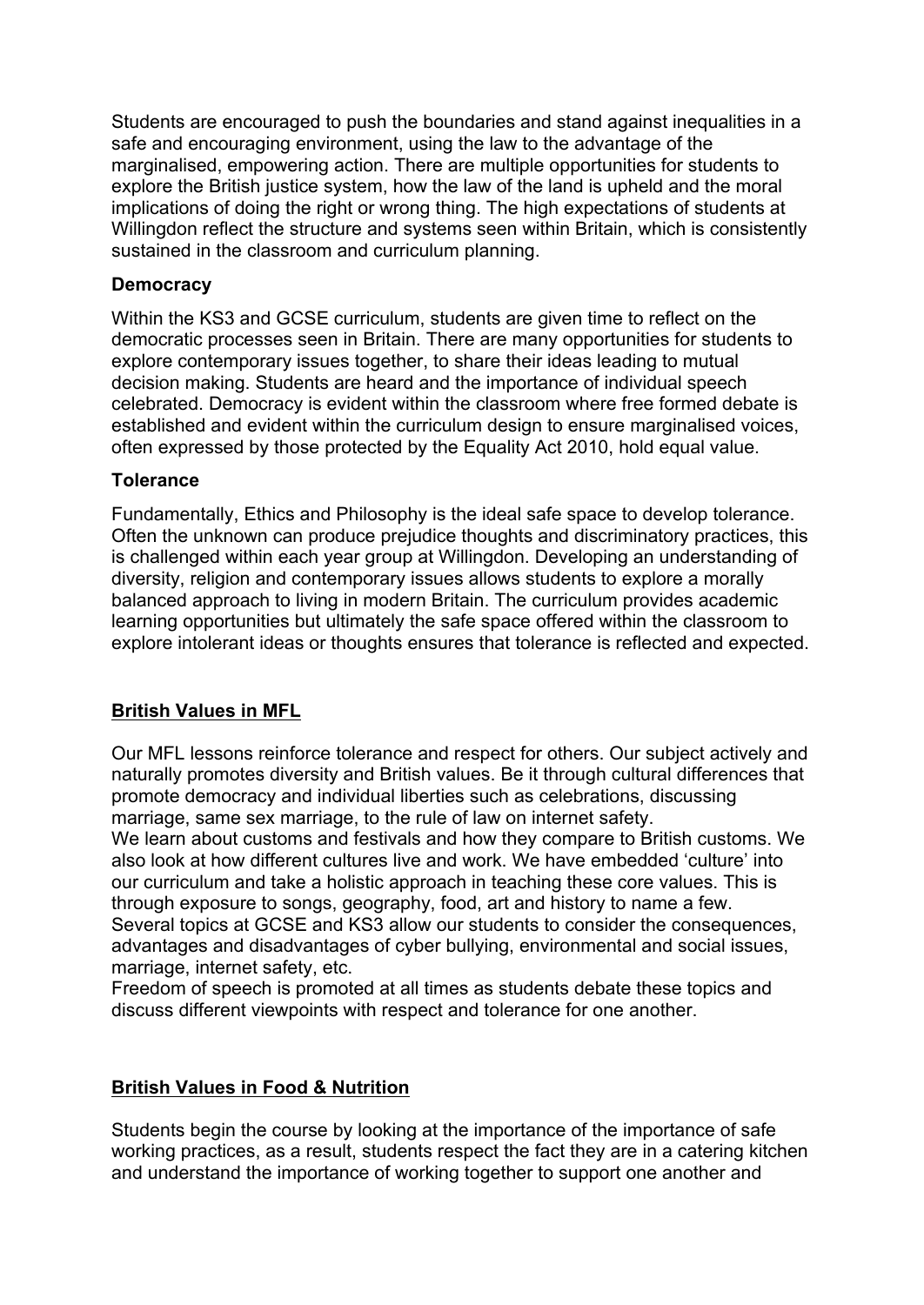ensure each other is safe. Opportunities for students to develop their self-esteem and growth mind-set are embedded throughout the curriculum at both KS3/KS4. Multicultural projects are completed in all year groups. Students who do not eat specific foods due to religious reasons are always considered and an alternative suggestion for the recipe is provided for them. Religion is a key part of the food course and through class discussion we dispel any misconceptions that students have of other cultures or religions and their beliefs with regards to food. It is important for students to build their confidence in the kitchen, students are given the opportunity to create their own dishes and experiment with flavours and textures. This in turn develops a passion for food in students and opens up discussion with regards to what each student has created and how it has turned out. Students also consider the environmental issues that their consumption of food can have including; increasing our carbon footprint, the amount of food we throw away, recycling, fair trade and the importance of seasonality.

#### **British Values in PE**

Pupils learn about the need for different roles and responsibilities within PE and sport, including team work and decision making. Pupil voice for PE and school sport is undertaken via our subject scholars and student leadership team.

Through all activities on the programme of study, pupils learn about age appropriate rules, fairness and respect in line with 'The Rule of Law' and our Personal Excellence values and pupils work individually and in larger groups. We have an established ethos in PE lessons and extracurricular clubs with regards to how to win and lose fairly and understand good sportsmanship. Competition against oneself is encouraged in addition to competition against others.

PE recognises individual differences by allowing students to share their opinions and respect other's views. Pupils are taught about historical, cultural and religious differences, through classroom and wet weather lessons. Students learn about sports from specific cultures and backgrounds across the Invasion Games Scheme of Work which develops their understanding of 'Mutual Respect'.

#### **British Values in Design & Technology**

Design & Technology is a practical and valuable subject. It enables children and young people to actively contribute to the creativity, culture, wealth and well-being of themselves, their nation and the rich history of the County. It teaches how to take risks and so become more resourceful, innovative, enterprising and capable. Students develop a critical understanding of the impact of Design & Technology on daily life and the wider world.

Additionally, it provides excellent opportunities for students to develop and apply value judgements of an aesthetic, economic, moral, social, and technical nature both in their own designing and when evaluating the work of others. The opportunities for students to develop their self-esteem and self-confidence are richly embedded in the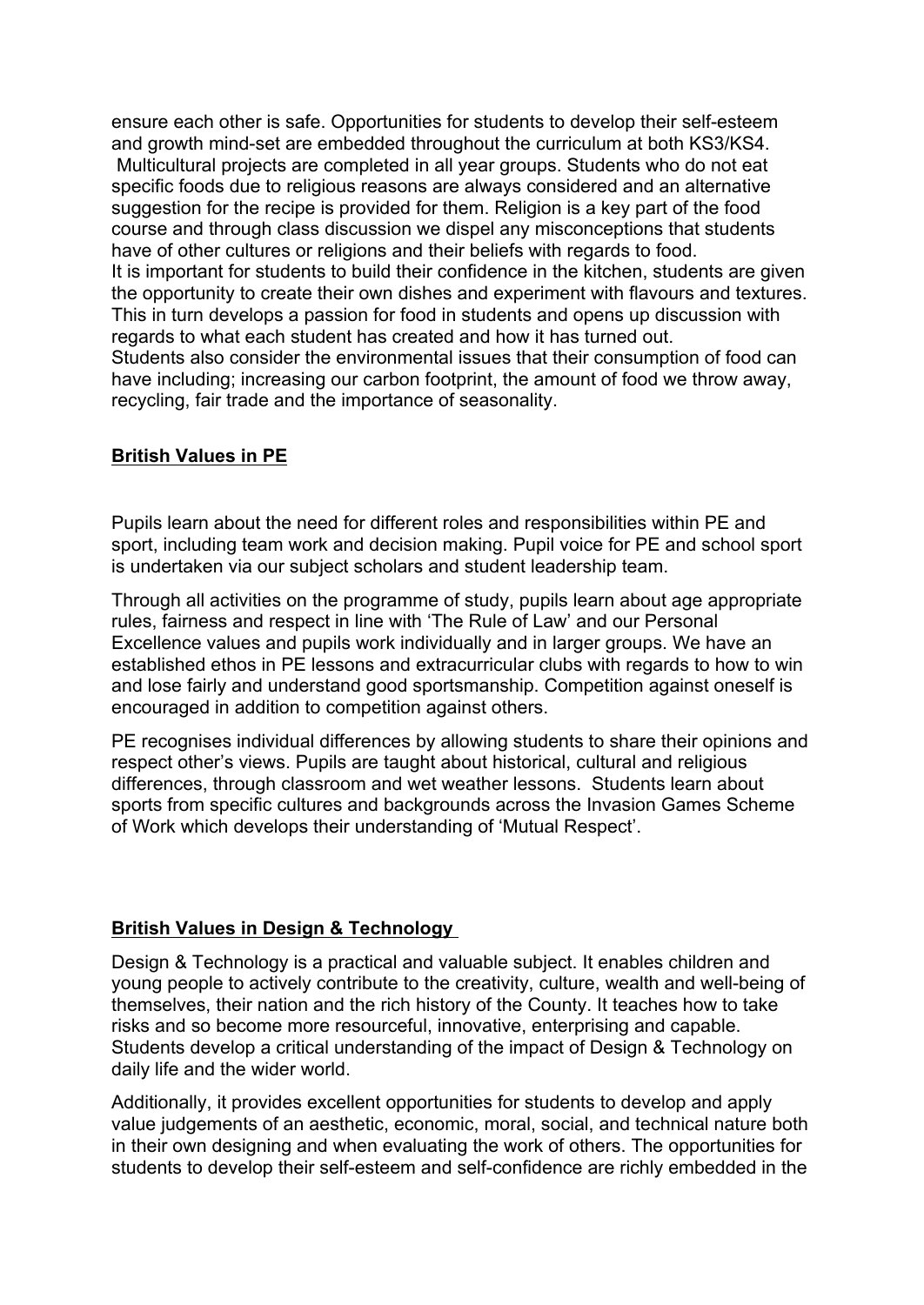open ended projects given to students at all key stages. The projects allow students to discover themselves through encouraging creative and innovative solutions to design and make problems. Students are taught about the moral choices facing designers & manufacturers when deciding on materials. Students use the six 'Rs' of sustainability to understand and apply ways of conserving the Earth's resources. Students have the ability to choose and have an input into the work they do both at KS3 to KS4. They choose their controlled assessment path and are encouraged to work independently along the whole of their course. Each Key Stage provides key skills for life and the ability to create a product they are proud of. Students develop an awareness of Health & safety for themselves and others within each work area.

Students are taught the social skills around behaviour self-regulation to ensure collective responsibility for a safe and efficient working environment. They are taught to challenge each other's behaviour or practices if they fall short of the collective expectations of the group. Exploring how products contribute to lifestyle and consumer choices. Understanding how products evolve according to users' and designers' needs, beliefs, ethics and values.

Design students study iconic British designers and design movements. The students learn Principles, application, advantages/disadvantages to society and the environment of minimising waste production throughout the product life cycle using the following 6 Rs: · Rethink about using a product/materials that are not from a sustainable source · Repair products that break down or stop functioning rather than replacing them · Recycle materials and products or use recycled materials · Reuse materials and products where applicable · Reduce materials and energy · Refuse a product if you do not need it or it is environmentally or socially unacceptable We use evaluating through peer and self-assessment to build foundations of mutual respect. We focus on the learning habits to build self-confidence and allow students to not be scared to fail. We carry out product analysis in all areas and give students the opportunity to maturely critique each other's work.

### **British Values in Business**

British Values underpin a number of core themes that are covered in the Business Curriculum at Willingdon Community School.

**Democracy**- This is an important factor in the external environment of business. Students learn about how the right to vote and express preferences can have a direct impact on business- such as the passing of laws about employment or taxation. In addition, students will understand how Trade Unions operate democratically and offer protection to their members.

**Rule of Law-**Students learn how the law allows the behaviour of firms to be held in check, via employment tribunals and environmental / Health and Safety legislation. Also how it provides protection as regards intellectual property, copyright and patents.

**Individual Liberty-** Students learn that effective markets are based on the ability of individuals to be free to work wherever they choose and in an increasingly flexible manner resulting in businesses having to react to the demands and preferences of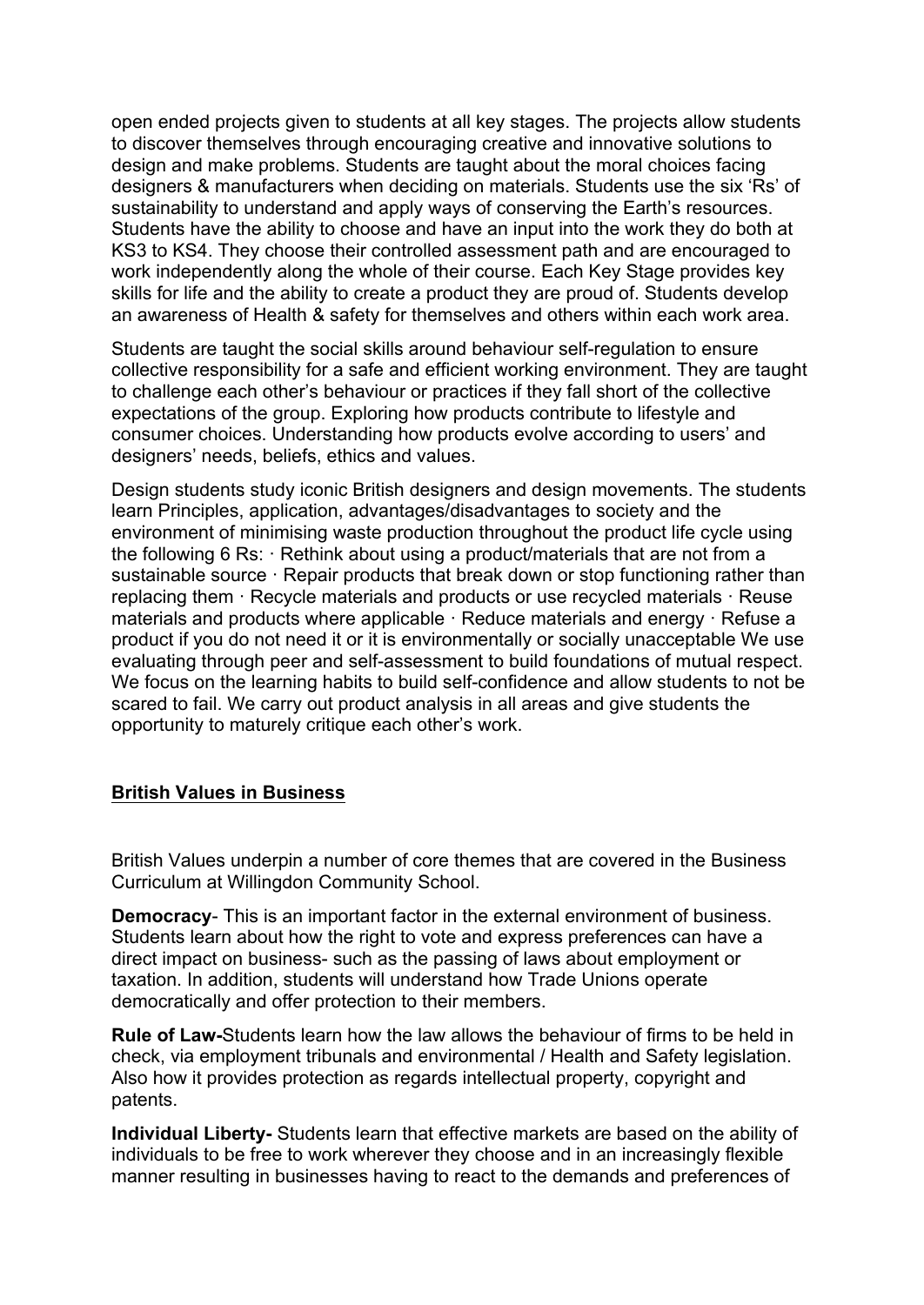their different stakeholders. An understanding of how changing demographics, urbanisation and consumer lifestyles will cause businesses to react are also covered.

**Mutual Respect**-Students learn how different consumer needs are met by businesses and how products and the marketing mix may have to be adapted for a business to successfully enter a new or international market. Furthermore, they gain insight into how business objectives and ultimately overall success may be influenced by the differing views of stakeholder groups.

### **British Values in Music**

#### **Democracy**

Through listening to a broad range of music, pupils are encouraged to discuss and critique pieces in a constructive way. One of our department values is that this is a "safe space" - to express ideas without the fear of feeling shame. To experiment and share ideas, compromise where necessary and allow other people's ideas to stand over your own for the greater good.

#### **The rule of law**

As part of teaching reggae for example with root the learning in human stories. How the Windrush Generation were responsible for the Trojan music record label, bringing reggae, dancehall and then ska to the British music scene. Within this we debate immigration laws, British Empire and fairness.

#### **Individual liberty**

In the music department we work to the wellbeing model of - autonomy, relatedness and competency. At the heart of our units of work is choice, having the confidence in your own ideas, being able to choose appropriately and effectively to a brief. For example, Foley Art is a free film project where pupils can choose a short film and determine the outcome by selecting the appropriate sound effects and sounds to change the mood or atmosphere.

### **Mutual Respect**

Performing and sharing is important in the music department. This is not possible without first establishing mutual respect. We have modelled respect by improving the environment and demonstrating pride in our space. We ensure that everybody has a voice and understands their role in group work. Band work is focussed on managing an event in year 9. This requires everyone to understand the value of each role.

### **Tolerance of those of different faiths and beliefs**

We, in music have created a brand-new interactive learning wall, with a giant world map. This allows us to always refer to geographical location and therefore embed cultural background into our teaching. We have a unit of work called "Postcards from ………" this allows us to explore with the pupil's music from a range of countries, studying the musical elements but also discussing the cultural context.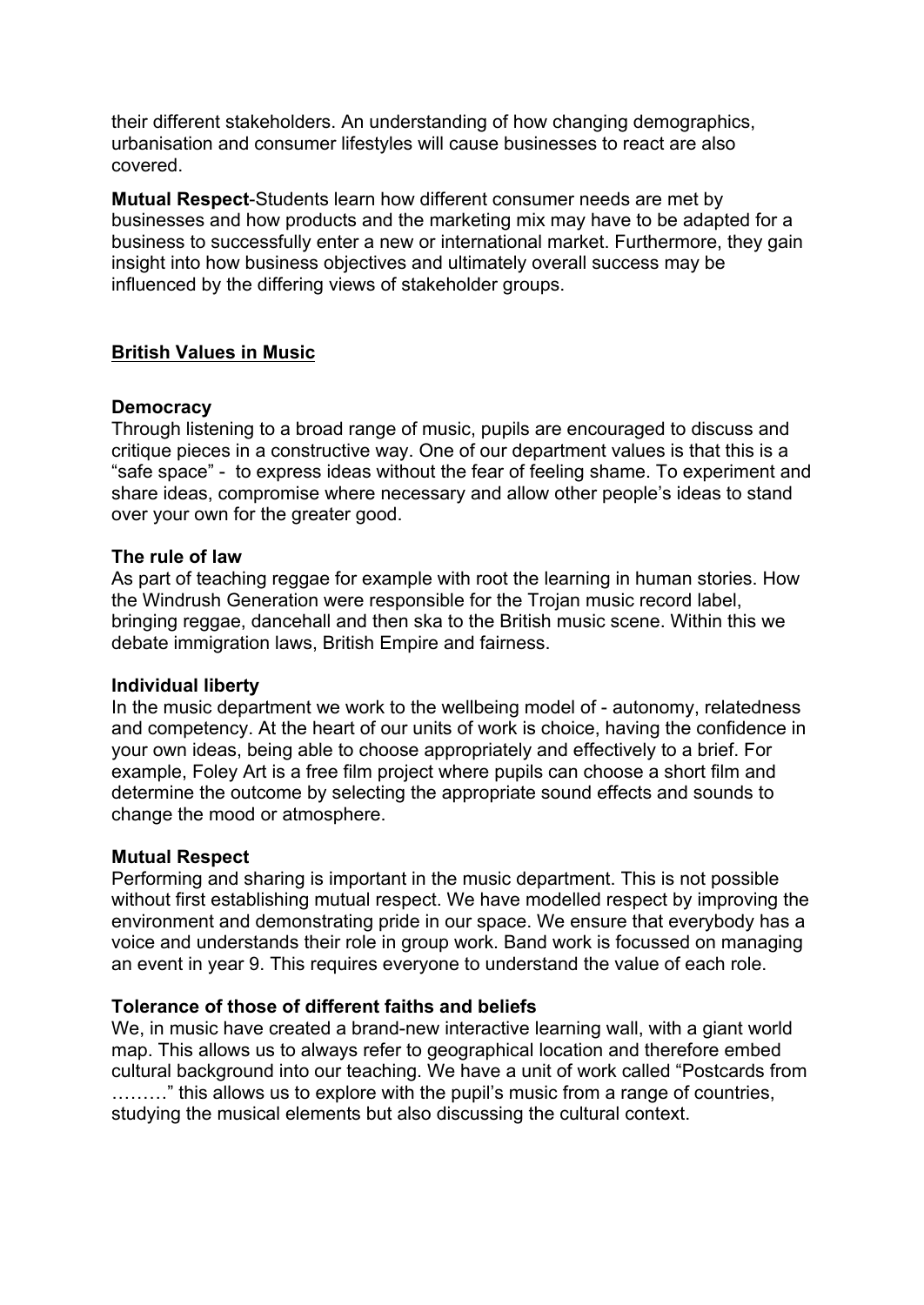## **British Values in Drama**

British values are intrinsic to the work that we do in the Drama curriculum. Working in groups, co-operation, motivation and respect are the basis of the learning. This encourages the students to develop patience and self-esteem within themselves and towards others.

#### **Democracy**

In Year 9 we study 'The Beauty Manifesto'. We create a safe environment in which discussions about beauty, body image and peer pressure can be entered into. An 'opinion continuum' gives students an active way to consider and express their opinions, listen to others, and to begin discussing the themes and issues explored in the play.

#### **The rule of law**

As part of our crime and punishment scheme in Year 8, we explore the motivation behind committing a crime and the impact it has on individuals and society.

#### **Individual liberty**

In Drama we invest a great deal of time creating a positive culture, so that students are in a safe environment where choices and freedoms are encouraged. In lessons we often create opportunities for students to choose the task that will challenge them, giving them more freedom to determine their own learning.

#### **Mutual Respect**

Mutual respect is a fundamental part of Drama lessons. When sharing work, we encourage students to build a relationship of trust with each other and therefore feel affirmed when the perform in front of the class.

### **Tolerance of those of different faiths and beliefs**

Our migration scheme at KS4 allows students to explore character, theme and social context to an in-depth level. Students undergo a dramatic analysis of the reasons why people migrate.

### **British Values in Art**

#### **Democracy**

In art, we explore diverse cultures, discussing not just their visual arts but their socioeconomic backgrounds and the politics. We delve into relevant histories of a country or nation so that students understand the art in context. For example: In year 9, we look at the Mexican 'Day of the Dead' festival and explore the imagery surrounding this, discussing the Mexican revolution and going back hundreds of years earlier to look at the Mayan culture.

We also regularly conduct student voice in lessons, to find out what projects, materials, techniques and processes they particularly enjoyed. Their responses inform our further planning. In lessons, students regularly discuss their work and that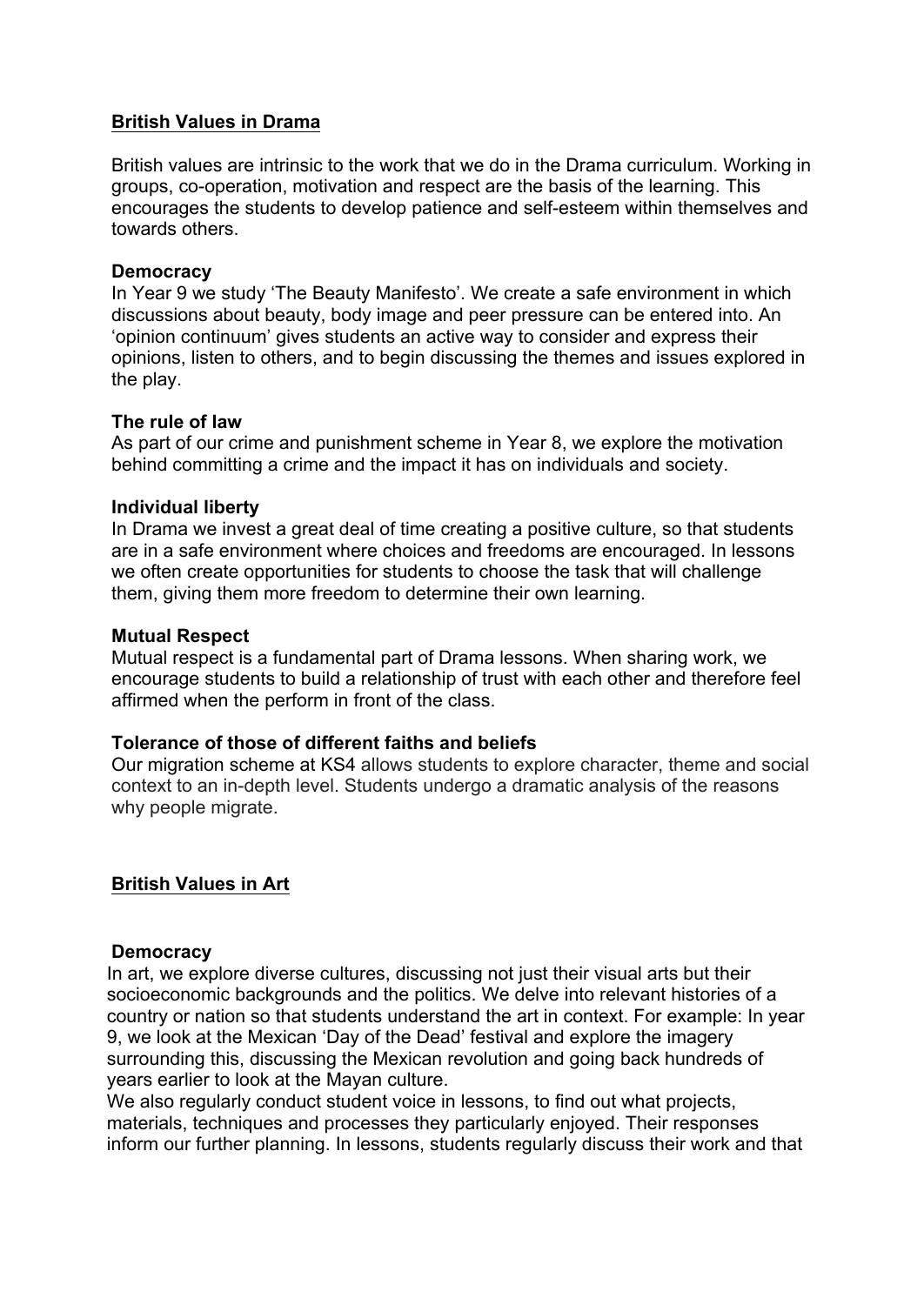of their peers. They learn how to discuss their ideas and we facilitate their acceptance and understanding of other student's ideas.

### **The rule of law**

In year 8 and 9, we explore a project on Street Art and graffiti, looking at the crossover from illegal art works to accepted and commissioned street artists. We look at artists like Banksy and Shepard Fairey and encourage students to understand how self-expression needs to be respectful of environment. We have previously worked with local graffiti artists who came into school and created a mural with some students. This opportunity allows students to see the diverse opportunities for work in the creative sector.

#### **Individual liberty**

Art is naturally aligned with individual liberty; the right to self-expression. As a department, we pride ourselves on how we adapt to the needs of the students. We keep a strong dialogue with the students in regards to their own interests and hobbies so that we can ensure that students' interests in the art topics are strong. Students come into the lessons knowing they can contribute and make progress.

### **Mutual respect**

Through the modelling of the Personal Excellence core values, we encourage mutual respect in art. Students should feel that they can share their work with the group, discuss their ideas and that they will be listened to and respected. Students are expected to help with jobs in the art room, like washing paint brushes and putting books away. In this, students learn that they are part of a wider team.

### **Tolerance of those of different faiths and beliefs**

Throughout a student's time at Willingdon, they will explore a vast range of art and culture, learning how different faiths and beliefs have art integral to their communication. In year 7, students look at Japanese Kimono designs, considering the cultural and social symbolism of the imagery. In year 8, students start the year looking at the creation of paint and how colours informed early examples of paintings (like the Lapis Lazuli on the Virgin Mary's cloak in many Renaissance paintings). We will also be looking at Folk art in different countries like Hungary and Russia, considering traditional stories and beliefs. In year 9 we look at identity and diversity, looking at contemporary black and Asian artists and designers and discuss the civil rights movement and how this becomes visual in the arts. We believe students need to do more than tolerate other faiths, they need to understand and learn about other cultures and faiths in order to develop a positive moral code based on compassion and empathy for other people.

## **British Values in RSHE**

Students at Willingdon Community School learn about British Values through RSHE. During the first session in the academic year, tutor groups discuss and decide on their Tutor Ground Rules which will be implemented during RSHE lessons.

Pupil surveys will be carried out during the year to identify students' needs and what is going well and what can be improved in RSHE lessons.